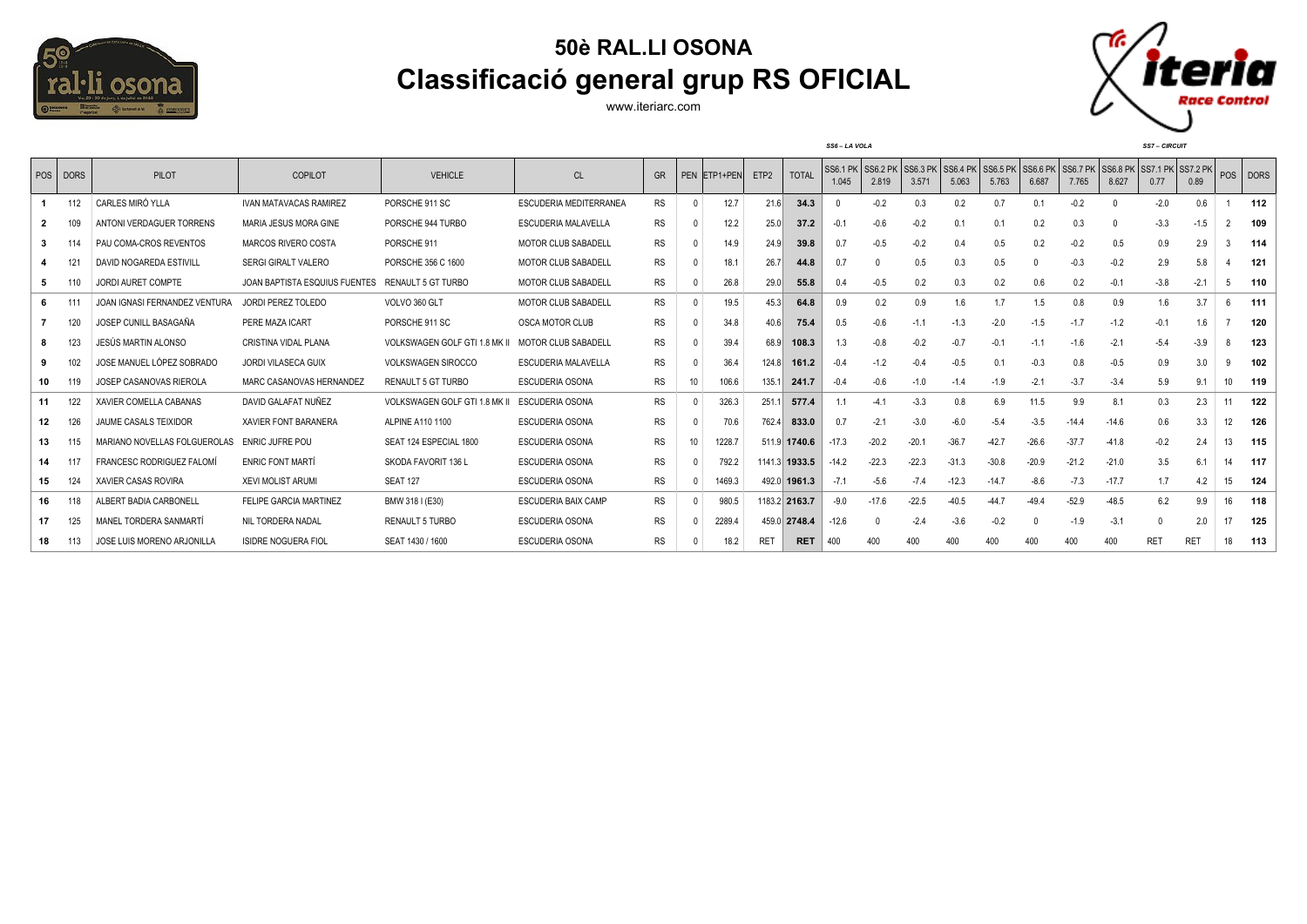

## **50è RAL.LI OSONA Classificació general grup RS OFICIAL**



www.iteriarc.com

|     | SS8-LA TRONA    |            |                            |                   |                   |                          |                   |                   |                    | SS9-LA VOLA               |                           |                            |                   |                          |                   |                          |                          |                   | SS10 - CASAMIQUELA       |                          |                              |            |            |                              |                    |                 |                              |                    |    |          |
|-----|-----------------|------------|----------------------------|-------------------|-------------------|--------------------------|-------------------|-------------------|--------------------|---------------------------|---------------------------|----------------------------|-------------------|--------------------------|-------------------|--------------------------|--------------------------|-------------------|--------------------------|--------------------------|------------------------------|------------|------------|------------------------------|--------------------|-----------------|------------------------------|--------------------|----|----------|
|     | POS DORS        | 1.037      | SS8.1 PK SS8.2 PK<br>2.036 | SS8.3 PK<br>3.874 | SS8.4 PK<br>4.812 | <b>SS8.5 PK</b><br>5.878 | SS8.6 PK<br>7.498 | SS8.7 PK<br>9.582 | SS8.8 PK<br>10.247 | <b>SS8.9 PK</b><br>10.913 | <b>SS8.10 PK</b><br>12.34 | <b>SS8.11 PK</b><br>12.843 | SS9.1 PK<br>1.045 | <b>SS9.2 PK</b><br>2.819 | SS9.3 PK<br>3.571 | <b>SS9.4 PK</b><br>5.063 | <b>SS9.5 PK</b><br>5.763 | SS9.6 PK<br>6.687 | <b>SS9.7 PK</b><br>7.765 | <b>SS9.8 PK</b><br>8.627 | SS10.1 PK SS10.2 PK<br>1.186 | 2.364      | 3.104      | SS10.3 PK SS10.4 PK<br>4.536 | SS10.5 PK<br>5.747 | 7.393           | SS10.6 PK SS10.7 PK<br>8.029 | SS10.8 PK<br>8.463 |    | POS DORS |
|     | 112             | 0.1        |                            |                   |                   | 0.6                      | $-0.4$            | $-0.4$            | 0.2                | 0.2                       | 0.3                       | 0.3                        |                   | 0.1                      | $-0.2$            | 0.3                      | 0.4                      | 0.3               | 0.3                      | $-0.2$                   | $-0.2$                       | $-0.3$     | $-0.1$     | 0.2                          | $-0.4$             | $-0.3$          | $-0.7$                       | $-0.2$             |    | 112      |
|     | 109             |            |                            |                   |                   |                          |                   |                   | $-0.4$             | 0.2                       |                           | -0.                        | 0.2               | $-0.2$                   | $-0.5$            | 0.1                      | 0.2                      | 0.                | 0.6                      | $-0.2$                   | $-0.2$                       | -0.4       | $-0.2$     | $-0.2$                       | -0.2               | 0.1             | $-0.5$                       | $-0.3$             |    | 109      |
|     | 114             |            |                            | 0.3               | 0.8               |                          | 0.                | $-1.0$            | $-0.2$             | 1.0                       |                           | 0.4                        | 0.3               | 0.3                      | $-0.3$            | 0.1                      | 0.2                      | 0.2               |                          | 0.7                      | 0.8                          | $-0.2$     | $-0.3$     | $-0.1$                       | 0.2                | $-0.5$          | $-0.6$                       | $-0.1$             | 3  | 114      |
|     | 12 <sup>1</sup> |            |                            |                   |                   | 0.7                      |                   | $-0.3$            | 0.4                | 0.6                       | 0.8                       | 0.5                        | 0.1               | 0.1                      | 0.2               | 0.3                      | 0.3                      |                   | $-0.4$                   | $-0.5$                   | 0.5                          | $-0.1$     | $-0.1$     | $-0.1$                       |                    | 0.3             | $-0.1$                       | $-0.5$             |    | - 121    |
|     | 110             |            | $-0.6$                     |                   | 0.5               | 0.7                      |                   | $-0.5$            | 0.5                | 0.3                       | 1.2                       | 0.8                        | 0.1               | 0.1                      |                   | 0.5                      | 0.6                      | 0.4               | $-0.1$                   | $-0.3$                   | 0.1                          | -0.1       |            | 0.4                          | 0.4                | 0.2             | 0.1                          | $-0.2$             | -5 | 110      |
|     |                 |            |                            |                   |                   | 0.9                      |                   |                   | 1.2                | 1.3                       | 2.0                       | 1.6                        | 0.6               | 0.4                      | 0.3               |                          | 1.0                      |                   | 0.2                      | 0.2                      | 0.5                          |            | 0.8        | 0.6                          | 0.7                | 0.8             | 0.5                          | 0.7                | 6  | 111      |
|     | 120             |            |                            |                   |                   |                          |                   | -1.0              | $-0.7$             |                           |                           | 0.8                        | 0.9               | $-0.7$                   |                   |                          |                          |                   |                          |                          | 0.1                          | $-0.6$     | $-0.5$     | $-0.5$                       | $-0.2$             | $-0.2$          | $-0.9$                       | $-0.8$             |    | 120      |
|     | 123             |            |                            |                   |                   |                          |                   |                   | $-3.8$             | $-2.7$                    | -0.6                      | $-1.4$                     | 1.2               | 0.2                      | $-0.8$            | $-1.6$                   | $-0.2$                   | $-1.0$            | $-2.0$                   | $-2.8$                   | 0.8                          | 0.3        | 1.2        | 0.3                          |                    | $-0.2$          | $-0.6$                       | $-0.5$             | 8  | 123      |
|     | 102             |            |                            |                   |                   |                          |                   |                   | 1.6                | 1.6                       | 2.2                       | 2.9                        | -8.5              | 17.4                     | 9.7               | $-19.1$                  | $-13.0$                  | $-13.7$           | $-6.8$                   | 5.1                      | 0.2                          | $-0.6$     | 0.4        | 0.6                          | 0.4                | 0.1             | 0.3                          | $-0.4$             |    | 102      |
| 10  | 119             | 0.         | $-1.0$                     | $-1.1$            |                   |                          | $-2.3$            | $-5.5$            | $-8.2$             | $-5.9$                    | -6.2                      | $-4.8$                     | $-0.9$            | 0.2                      | $-3.2$            | $-1.6$                   | $-1.8$                   | $-1.5$            | $-2.6$                   | $-3.6$                   | 1.5                          | $-0.6$     | 0.3        | $-1.4$                       | $-1.8$             | $-1.5$          | $-0.6$                       | $-2.0$             | 10 | 119      |
| 11  | 122             | -12.1      | $-18.6$                    | $-3.3$            | $-1.5$            |                          | 6.8               | 6.0               | 1.5                | $-1.1$                    | 18.3                      | 14.6                       | $-1.1$            | 3.3                      | 0.8               | 8.3                      | 3.7                      | 7.2               | 5.5                      | 8.3                      | $-1.0$                       | $-0.6$     | 0.3        | $-0.2$                       | 1.2                | 2.6             | 1.2                          | 3.1                | 11 | 122      |
| 12  | 126             | -18.9      |                            | $-33.8$           | 1.8               | $-6.3$                   | $-7.2$            |                   | $-19.3$            | $-21.8$                   | $-31.4$                   | $-37.7$                    | 61.4              | 58.8                     | 59.9              | 55.6                     | 50.3                     | 55.1              | 47.5                     | 49.4                     | 1.2                          | 1.4        | 1.2        | $-0.6$                       | 0.7                | 0.6             | 0.2                          | 0.1                | 12 | 126      |
| 13  | 115             |            |                            | -1.4              | $-2.0$            |                          | $-2.8$            | $-7.1$            | $-4.8$             | $-6.6$                    | -4.3                      | $-5.$                      | $-15.8$           | $-16.8$                  | $-18.7$           | $-24.2$                  | $-19.0$                  | $-22.6$           | $-34.1$                  | $-33.3$                  | 0.6                          | 0.1        | 0.1        | $-1.3$                       | $-2.2$             | $-1.1$          | 1.2                          | $-1.4$             | 13 | - 115    |
| 14  | 117             |            |                            | $-30.$            | $-37.2$           |                          |                   | $-50.0$           | $-58.9$            | $-67.9$                   | $-46.1$                   | $-53.7$                    | 46.3              | 24.7                     | 13.6              | 15.1                     | 15.2                     | 13.8              | 12.7                     | 9.8                      | $-4.9$                       | $-11.2$    | $-13.4$    | $-15.3$                      | $-25.1$            | $-28.5$         | $-29.4$                      | $-31.5$            | 14 | 117      |
| 15  |                 |            |                            | -5.4              |                   |                          | 12.2              | $-22.5$           | $-23.0$            | $-27.4$                   | $-25.9$                   | $-29.2$                    | $-2.5$            | $-1.4$                   | $-6.7$            | $-9.5$                   | $-7.5$                   | $-7.2$            | $-11.7$                  | $-15.7$                  | $-0.3$                       | $-3.2$     | $-1.7$     | $-1.8$                       | $-7.9$             | $-6.7$          | $-6.7$                       | $-9.4$             | 15 | 124      |
| 16. | 118             |            | $-13.9$                    | $-16.8$           | $-13.$            | $-11.5$                  | $-15.2$           |                   | $-23.8$            | $-33.4$                   | $-43.1$                   | $-42.$                     | 3.0               | -4.5                     | $-13.7$           | $-26.0$                  | $-26.2$                  | $-19.6$           | $-17.6$                  | $-22.7$                  | 7.7                          | 14.2       | 22.5       | 22.2                         | 17.7               | 10.6            | 34.5                         | 28.2               | 16 | 118      |
| 17  | 125             | -3.6       | -11.4                      |                   |                   | 3.6                      | $-6.3$            | -12.9             | $-20.3$            | $-30.7$                   | $-47.7$                   | $-57.9$                    | $-10.5$           | $-14.0$                  | $-20.0$           | $-28.1$                  | $-29.1$                  | $-28.4$           | $-27.$                   | $-26.5$                  | 1.2                          | $-0.2$     | $-0.3$     | $-0.6$                       | $-1.7$             | $-1.8$          | $-0.6$                       | $-0.9$             | 17 | 125      |
| 18  | 113             | <b>RET</b> | RE <sub>1</sub>            | RE <sub>1</sub>   | <b>RET</b>        | RET                      | RET               | RE <sub>1</sub>   | <b>RET</b>         | RE <sub>1</sub>           | RET                       | <b>RET</b>                 | <b>RET</b>        | RE <sub>1</sub>          | <b>RET</b>        | RE <sub>1</sub>          | <b>RET</b>               | RE <sub>1</sub>   | RE <sub>1</sub>          | <b>RET</b>               | <b>RET</b>                   | <b>RET</b> | <b>RET</b> | <b>RET</b>                   | <b>RET</b>         | RE <sub>1</sub> | <b>RET</b>                   | <b>RET</b>         | 18 | 113      |